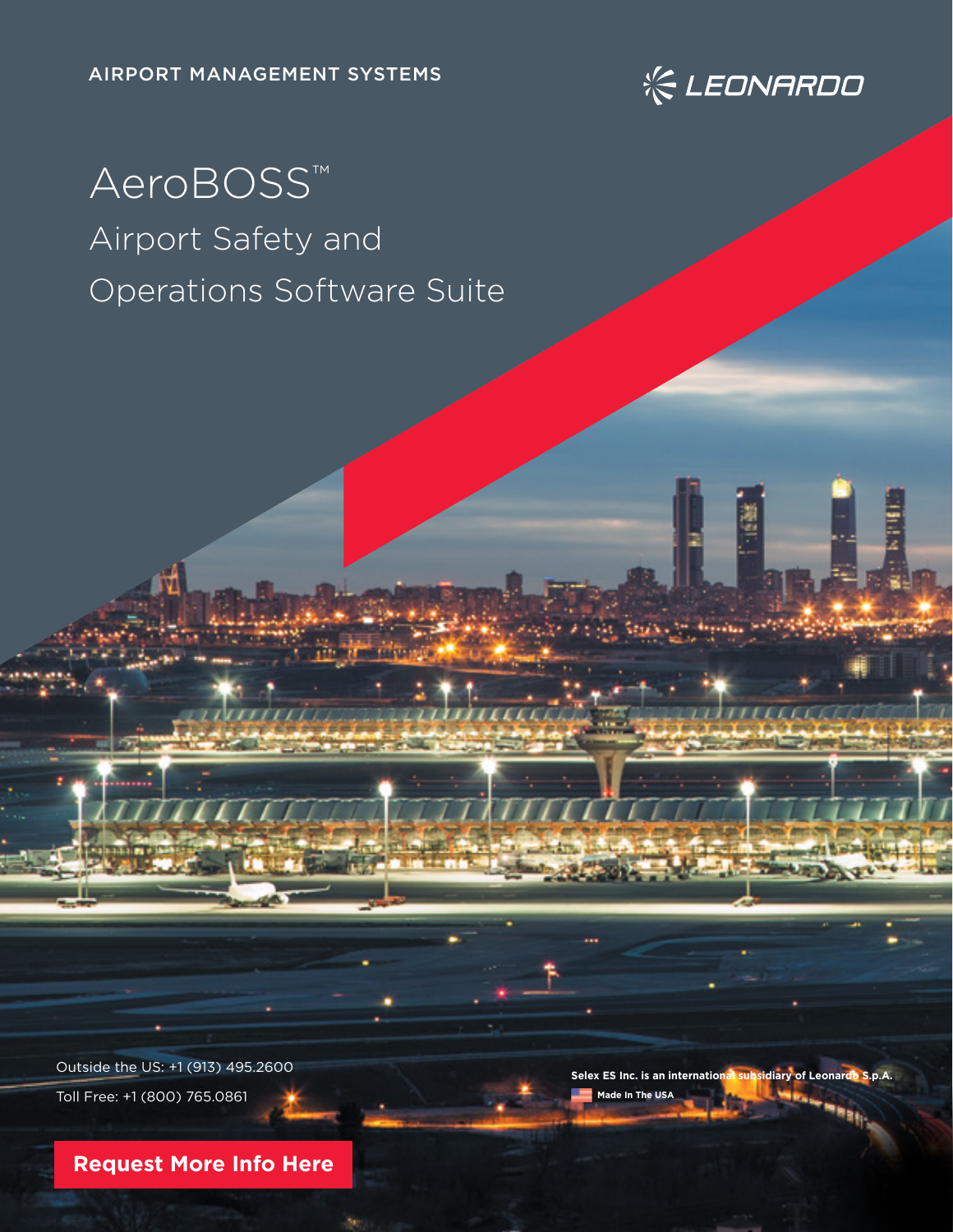# **AeroBOSS™ SOFTWARE SUITE**

# AeroBOSS™ provides real-time situational awareness, monitoring and alerting through an integrated software suite. The AeroBOSS solutions improve safety, resource coordination and performance for airports and their stakeholders.

AeroBOSS is an enterprise level system that is composed of a set of modules. The modular design of AeroBOSS allows airports the ability to deploy the right tools for each department's specific needs without burdening users with unnecessary complexity. Airports can select from each of the following available modules.



# **AIRPORT-WIDE SOLUTION FOR AIRPORT SURFACE MANAGEMENT ENABLING COLLABORATIVE DECISION MAKING**

- **›** Provides airport-wide common operating platform unlimited, concurrent user licensing agreement
- **›** Enables command and control of airport operations, maintenance, and emergency resources
- **›** Increases speed and accuracy of emergency operations and snow removal teams
- **›** Monitors ground vehicles airport-wide, landside and airside (movement and non-movement) areas
- **›** Integrated Runway Incursion Warning System (RIWS) to prevent VPD Incursions
- **›** Interfaces with leading Safety Management Systems for automatic event reporting
	-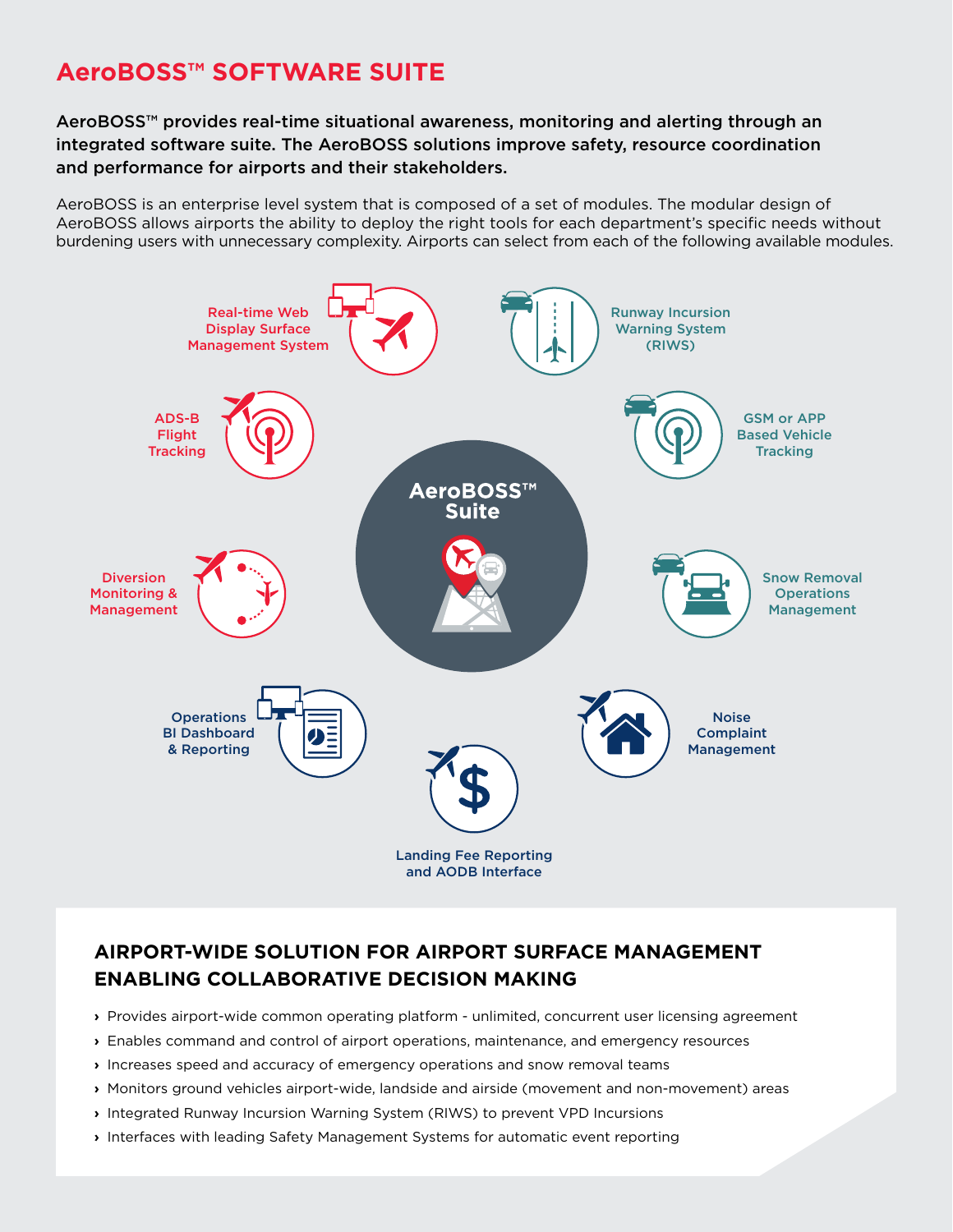# **AeroBOSS™ SOFTWARE SUITE** FLIGHT OPERATIONS MANAGEMENT



#### REAL-TIME SURFACE MANAGEMENT SYSTEM (SMS)

AeroBOSS provides real-time situational awareness of flights and ground vehicles in and around an airport using a web-based application on any PC or mobile device. AeroBOSS provides a comprehensive view of the airport, its flight operations, ground vehicle movements, scheduled operations and NOTAM data, all using an intuitive map based display.





## FLIGHT TRACKING (ADS-B, ASDE-X, A-SMGCS)

AeroBOSS can consume and display flight track and flight plan data from multiple data sources, like the FAA's SWIM Program, ASDE-X or ICAO/EuroControl Compliant A-SMGCS platforms. AeroBOSS can also consume and display data from Leonardo's own FAA certified ADS-B Stations or from operations management's ADS-B receivers. In addition, AeroBOSS can consume and display data from Surface Movement Radars (SMR) or millimeter FOD detection systems using industry standard ASTERIX or XML formats.

Integrated flight track and meta-data fusion allow an airport to leverage multiple surveillance systems and data feeds to achieve full surface coverage. That coverage is matched to flight plan information to provide users with an intuitive "one flight - one target" perspective of movements in and around the airfield or aerodrome.

## DIVERSION MANAGEMENT

The AeroBOSS Diversion Management module helps airport personnel track flights during irregular operations at their facilities or at a facility that is receiving flights from another airport. Through the use of fused data, an airport receives the most accurate and timely data available for use in the planning, execution and recovery from irregular operations to help prevent Passenger Bill of Rights violations, improve passenger experience, reduce tarmac delays and to return to normal operations as effectively as possible.



# **CAPABILITIES**

- **›** 100% Web-based without client downloads
- **›** Integrated GIS mapping engine
- **›** Full ownership of data by client
- **›** Command and Control functions
- **›** Customizable map views and data layers
- **›** Fully hosted in T-1 Data Center facility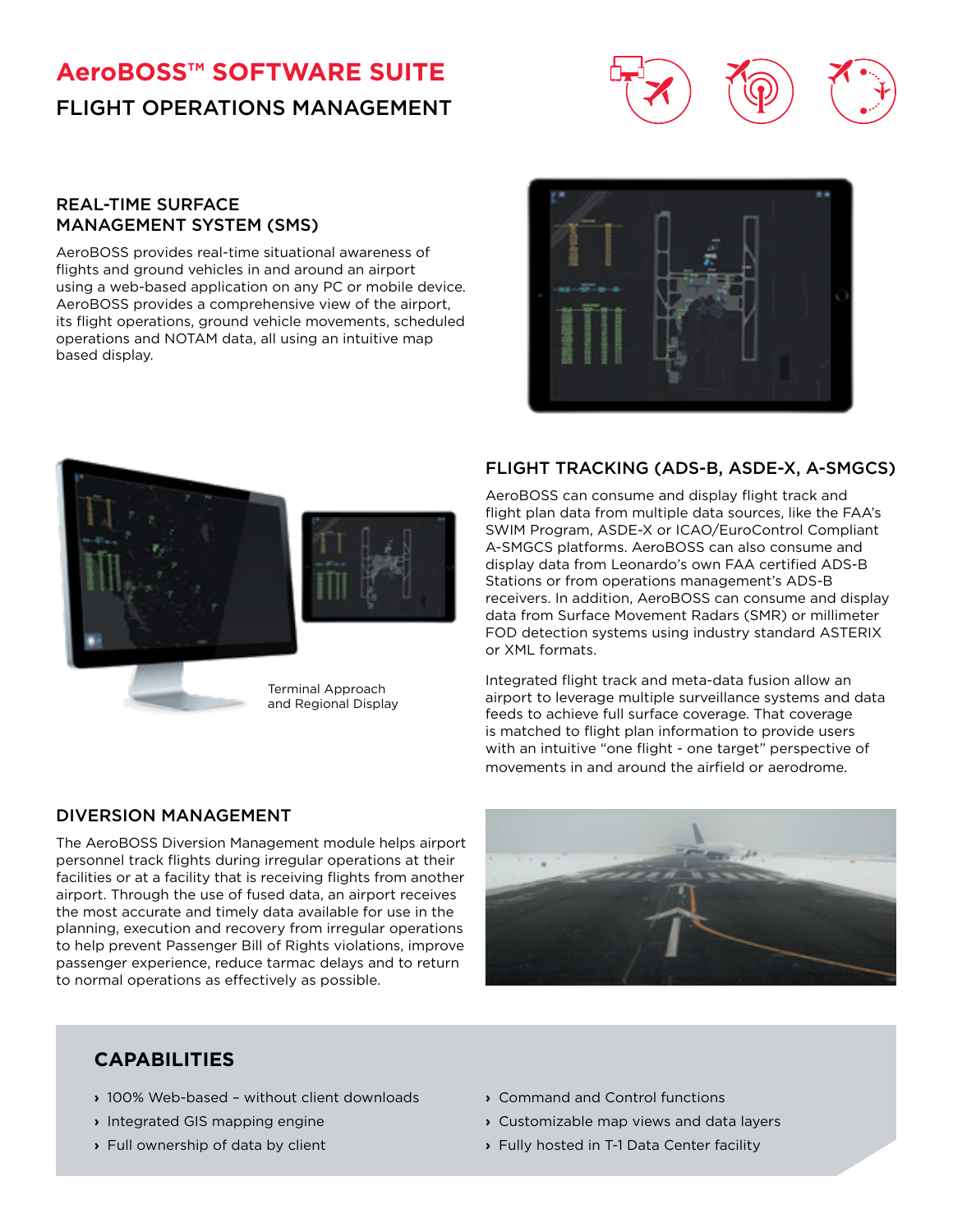# **AeroBOSS™ SOFTWARE SUITE** IN-VEHICLE TECHNOLOGY





## GROUND VEHICLE TRACKING TRANSPONDERS (VTT)

AeroBOSS Ground Vehicle Tracking Transponder (VTT) provides vehicle tracking capabilities in all areas of an airport, to improve safety and coordination of all types of operations.

AeroBOSS Vehicle transponders provide high precision GPS accuracy, a one second update rate to display the location of the vehicle on the AeroBOSS SMS Display as part of a fused image with flight tracking data.

## RUNWAY INCURSION WARNING SYSTEM (RIWS)

The AeroBOSS Runway Incursion Warning System (RIWS) is fully compliant with the FAA Advisory Circular 150/5210/25 to prevent runway incursions by ground vehicles. AeroBOSS RIWS alerts vehicle drivers of potential incursions before the vehicle enters a Runway Safety Area (RSA) or any other identified hazardous zone. AeroBOSS RIWS improves safety and efficiency by combining an RIWS platform with real-time flight and ground surveillance data, vehicle tracking capabilities, SafetyNet logic, precision GPS data and high-resolution maps of the airport.





# SNOW REMOVAL OPERATIONS (SNOWBOSS)

SnowBOSS by Leonardo is designed specifically for snow removal team operations. In addition to providing optional RIWS capabilities for each vehicle, SnowBOSS offers key command and control capabilities for supervisors of convoys or fleets involved in winter operations.

SnowBOSS provides snow removal team leaders with the ability to track the location of each individual vehicle, and to coordinate and control key elements of RIWS alerts for all vehicles involved in snow and ice removal. Supervisor notifications and verification that runway safety areas are clear of vehicles further improve safety during winter operations.

# **CAPABILITIES**

- **›** Mitigate runway incursions
- **›** Improves safety of vehicle operations in reduced visibility
- **›** Optimize convoy operations
- **›** Track all vehicle operations airside and landside
- **›** Customizable, unlimited types of alert areas
- **›** Fully functional with or without data services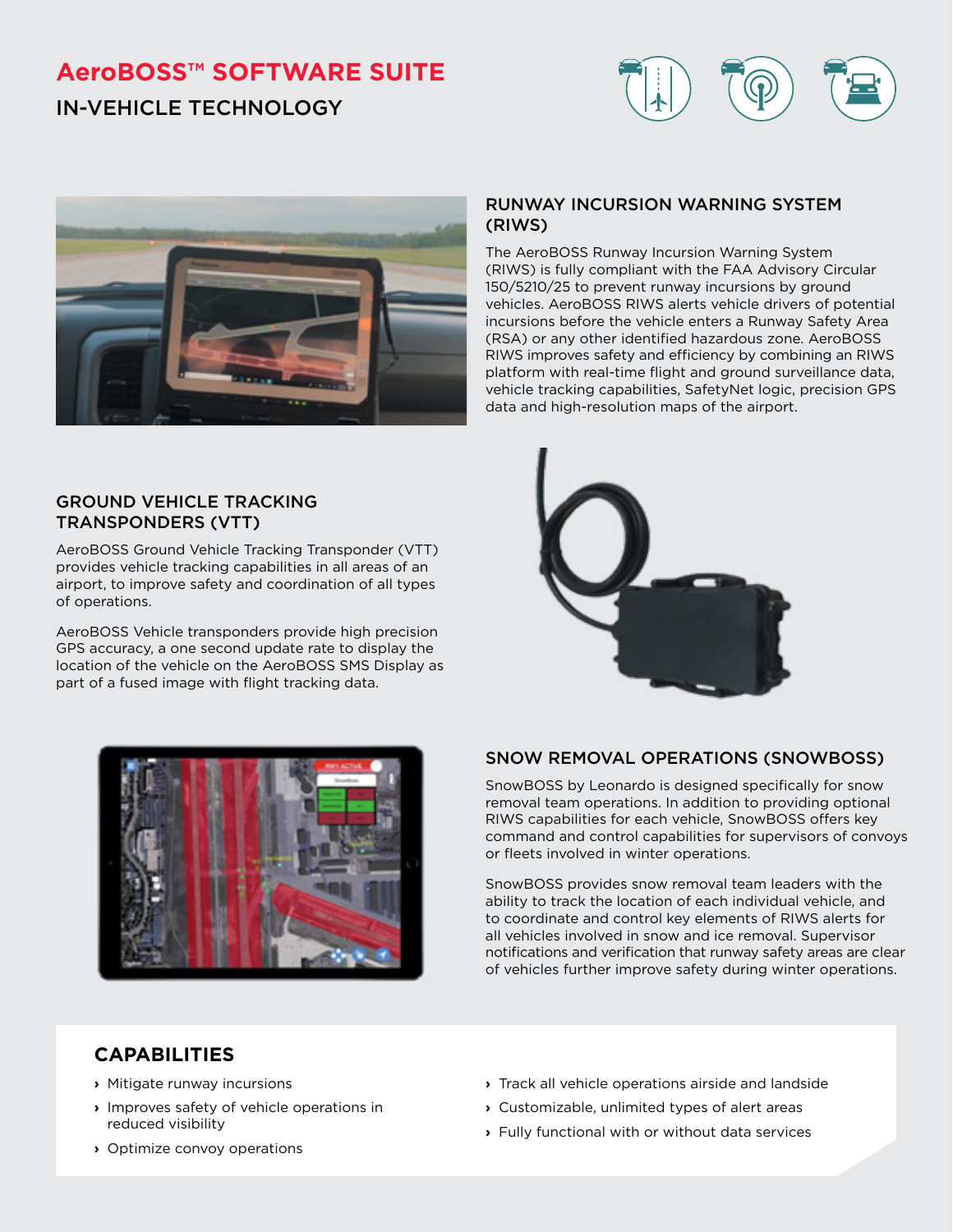# **AeroBOSS™ SOFTWARE SUITE**

# AIRPORT MANAGEMENT & COMMUNITY RELATIONS



#### OPERATIONS MANAGEMENT / BI DASHBOARD

The AeroBOSS operations management Business Intelligence (BI) Dashboard provides administrators with highly configurable statistical reporting.

The AeroBOSS Airport Management Business Intelligence (BI) Dashboard provides a single repository for airport operational data and a visualization tool for intuitive and graphical representation of large amounts of information.



|                               |                                                                                                |                          |                       |                          |                   | AMERICA FOR APP ANALOG CARDS                                                                                              |                                                                                |                          |                          |                          | <b>IEONARDO</b>   |                 |                          |  |  |
|-------------------------------|------------------------------------------------------------------------------------------------|--------------------------|-----------------------|--------------------------|-------------------|---------------------------------------------------------------------------------------------------------------------------|--------------------------------------------------------------------------------|--------------------------|--------------------------|--------------------------|-------------------|-----------------|--------------------------|--|--|
| 1 5 mmm 1<br>THE RIFLERS      |                                                                                                |                          |                       | $-1$                     |                   |                                                                                                                           |                                                                                |                          | are such b               |                          |                   |                 |                          |  |  |
| <b>DISTANT VIA</b>            | -                                                                                              | circums.                 | $\sim$                | $m_{\rm c}$ work         | <b>AND MARKET</b> | or the                                                                                                                    | $\frac{1}{2} \left( \frac{1}{2} \right) \left( \frac{1}{2} \right)$<br>see car | $\overline{\phantom{a}}$ | -                        | ALC: UNK                 | <b>GRAS</b> FRANK | <b>COLORADO</b> | May Michel               |  |  |
| <b>Date also also das</b>     | $\frac{1}{2} \left( \frac{1}{2} \right) \left( \frac{1}{2} \right) \left( \frac{1}{2} \right)$ | $\frac{1}{2}$            | <b>Robert Manager</b> | $\frac{1}{2}$            | <b>MONTHS</b>     | $\frac{1}{2}$                                                                                                             | <b>Black of Co., New York</b>                                                  | -                        | ٠                        | $\overline{\phantom{a}}$ |                   |                 |                          |  |  |
| <b>BERTE</b>                  |                                                                                                |                          | $rac{1}{2}$           | $rac{1}{2}$              | <b>CRANK</b>      | <b>START</b>                                                                                                              | <b>BUILDEAM COLLEGE TO</b>                                                     | -                        | $\overline{a}$           | $\sim$                   |                   |                 |                          |  |  |
| <b><i>CONSTRUCTION</i></b>    | -                                                                                              | -                        | -                     | <b>Corporate</b>         | --                | -                                                                                                                         | <b>BERGER ETTIS HORN CARS</b>                                                  | -                        | ۰                        | $\overline{\phantom{a}}$ |                   |                 | $\frac{1}{2}$            |  |  |
| <b><i>DISTURBANCE</i></b>     | $\equiv$                                                                                       | -                        | $\frac{1}{2}$         | $-$                      | <b>HEART</b>      | $\frac{1}{2}$                                                                                                             | <b>BEET ON A FIRE SHOP THAT</b>                                                | $\overline{a}$           | -                        | $\sim$                   |                   |                 | $-$                      |  |  |
| <b>BARAGE DE</b>              | $\frac{1}{2}$                                                                                  | -                        | <b>Band St</b>        | <b>Harak</b>             | <b>HEAR</b>       | -                                                                                                                         | <b>MARKETS AND AN</b>                                                          | -                        | $\overline{\phantom{a}}$ | $\sim$                   |                   |                 | $\frac{1}{2}$            |  |  |
| <b><i><u>SHERFING</u></i></b> | $\overline{\phantom{a}}$                                                                       | $\overline{\phantom{a}}$ | 100000                | <b>SERVICE</b>           | <b>HEART</b>      | $\frac{1}{2} \left( \frac{1}{2} \right) \left( \frac{1}{2} \right) \left( \frac{1}{2} \right) \left( \frac{1}{2} \right)$ | <b>BERTH OR CHILD CORP. THEY</b>                                               | $-$                      | -                        | $rac{1}{2}$              |                   |                 | $\frac{1}{2}$            |  |  |
| <b>BALLAS DE</b>              | $\frac{1}{2}$                                                                                  | -                        | <b>Brand</b>          | <b>SECURE</b>            | <b>SERVICE</b>    | <b>SHARE</b>                                                                                                              | <b>BULGLY TO BE THE</b>                                                        | <b>BAR</b>               | $\overline{a}$           | $\frac{1}{2}$            |                   |                 | $-$                      |  |  |
| -----                         | -                                                                                              | -                        | <b>Allen Color</b>    | <b>Carried Corporate</b> | <b>Home</b>       | <b>All Ave.</b>                                                                                                           | <b>BELLEVILLE AND LOW</b>                                                      | $\overline{a}$           | ٠                        | $\overline{a}$           |                   |                 | $\overline{\phantom{a}}$ |  |  |
| <b>DESCRIPTION</b>            | $\sim$                                                                                         | -                        | <b>STATE</b>          | <b>SERVICE</b>           | <b>SERVICE</b>    | <b>START</b>                                                                                                              | <b><i>BASICA CITY RATION</i></b>                                               | <b>STATE</b>             |                          | $\sim$                   |                   |                 | $-$                      |  |  |
|                               | -                                                                                              |                          | -                     | -                        |                   |                                                                                                                           |                                                                                |                          |                          | -                        |                   |                 | <b>STAR</b>              |  |  |
| - 2<br>ment.                  |                                                                                                |                          |                       |                          |                   |                                                                                                                           |                                                                                |                          |                          |                          |                   |                 |                          |  |  |

## LANDING FEE REPORTING

The AeroBOSS Landing Fee Management (LFM) module allows an airport to accurately identify, categorize and process landing fee revenue in as little as 24 hours from the time of an operation.

Leveraging on-site ADS-B receivers, FAA and third-party meta-data, AeroBOSS provides near real-time operational counts, flight identification, aircraft airframe information and precise weights for use in fee calculations.

## NOISE COMPLAINT MANAGEMENT

The AeroBOSS Noise Complaint Management module integrates an airport's flight tracking system with a public portal for noise complaint collection or an airport's current complaint entry system. The AeroBOSS Noise Complaint Management module also provides a simple and costeffective way to inventory noise complaints, correlate complaints to flight tracks, generate a response form and perform statistical analysis on complaints.

A public facing flight tracking portal allows an airport to display flight data for public viewing. The public portal also offers the ability for a resident to replay flights and file a noise complaint.



# **CAPABILITIES**

- **›** Mitigate runway incursions
- **›** Improved safety of vehicle operations in reduced visibility
- **›** Optimize convoy operations
- **›** Track all vehicle operations airside and landside
- **›** Customizable, unlimited types of alert areas
- **›** Fully functional with or without data services